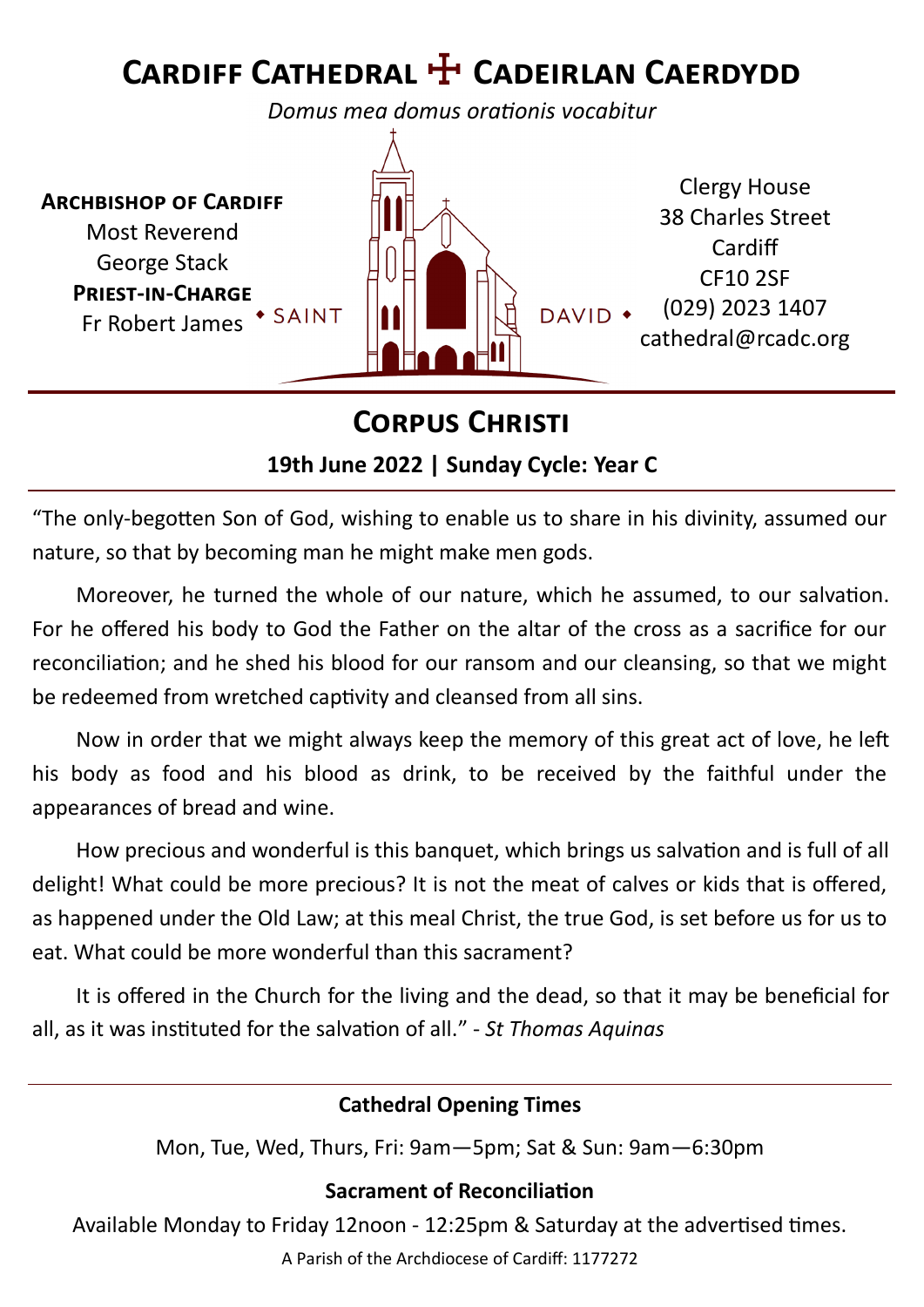#### **Financial Matters**

**Collection: 22nd & 29th May** Saturday 5:30pm: £**128.09** Sunday 11:00am: **£657.20** Sunday 5:30pm: **£144.50** Standing Orders for May: **£545.00** April Donation Station Giving : **£709.69** *My sincere thanks for your continuing generosity.*  **Banking Details for Standing Orders Account Name**: Archdiocese of Cardiff **Sort Code**: 20-18-23 **Account Number**: 03896056

The Diocese has established a new way of giving online to the Cathedral, please click here or use the QR code provided.



### **The Paradox of Abundance**

Over 800 million people go hungry each day. Yet the world produces over 4 billion tonnes of food and we only need 3.7 billion tonnes to feed everyone. From all this food produced, a third is wasted. St John Paul II called this 'the paradox of abundance.' Clearly the currently global food system is not working. But as Pope Francis said, "Each of us has a role to play in transforming food systems for the benefit of people and the planet." Let's respond to his call! CAFOD's new campaign is called Fix the Food System.

See [www.cafod.org.uk/food](http://www.cafod.org.uk/food) for more information, including an invitation for parish groups to learn about the impact of our food with our Fix the Food System: a 7-station journey resource. Or you can contact CAFOD Wales: [southwales@cafod.org.uk](mailto:southwales@cafod.org.uk)

#### **Vespers & Installation**

Today (Sunday), His Grace the Most Reverend Mark O'Toole, Archbishop-elect of Cardiff, will preside at Solemn Vespers on the eve of His Grace's Installation as the Eighth Archbishop of Cardiff. We are most grateful to the Monastic Community of Belmont Abbey for leading us in the chant of the Psalms.

Tomorrow (Monday) the Catholic Church in South East Wales and Herefordshire, and indeed the entire Province of Cardiff, will rejoice in the Installation of the Eighth Metropolitan Archbishop. A lot of work has been undertaken in preparation for the Installation, and I am extremely grateful to all who have contributed.

Due to the expected number of people on the day, admittance to the Cathedral is only possible with a ticket.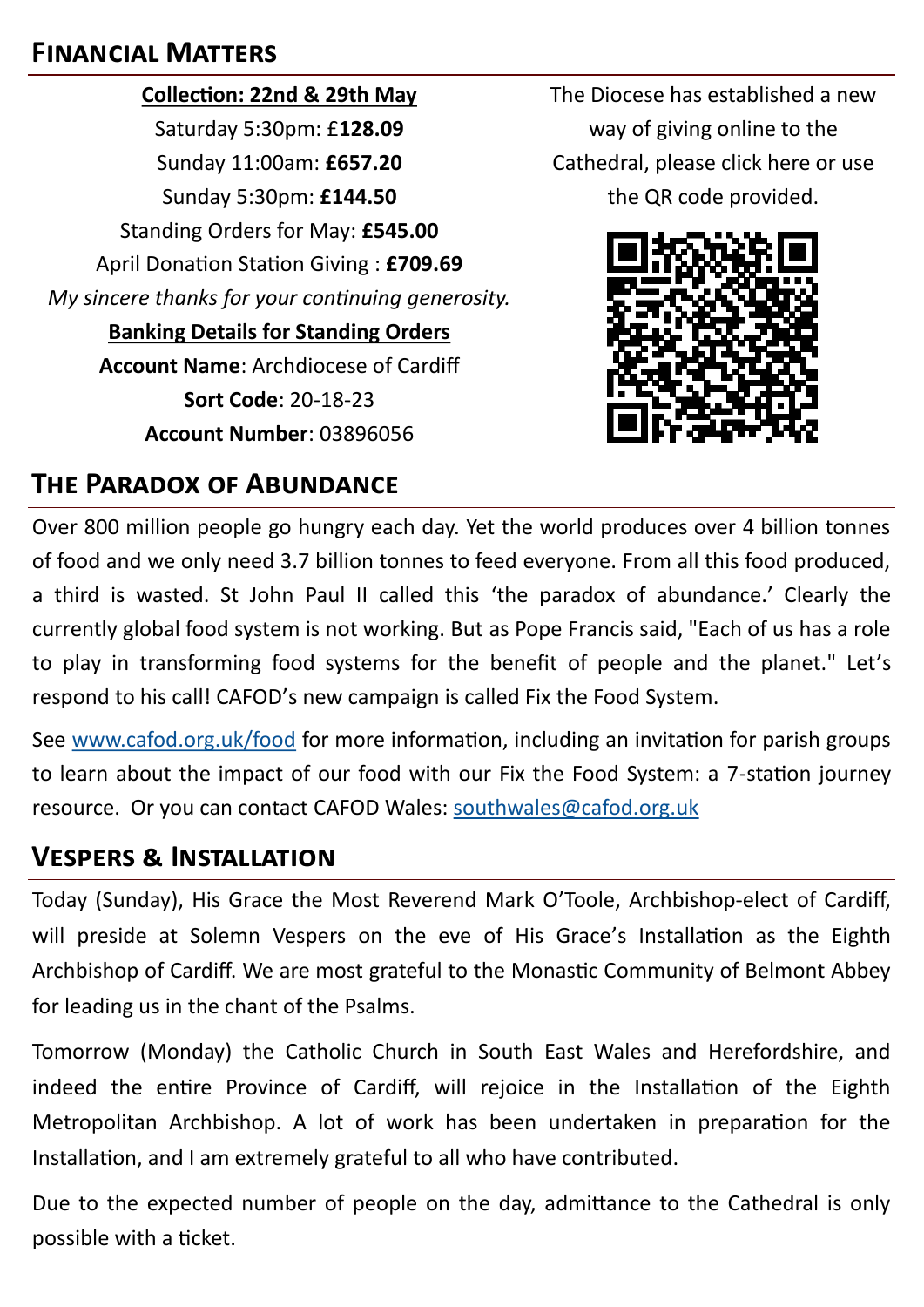# **Relics of SS John Lloyd & Philip Evans**

The long planned, and much anticipated, visit of the relics of the 'Cardiff Martyrs' will take place in July. They will visit the parishes in our city which are dedicated to them, as well as coming to the Cathedral on Wednesday 13th July. Masses will be celebrated on 11am & 7pm on that day.

SS John Lloyd and Philip Evans were imprisoned in Cardiff Castle, before mounting the gallows on the corner of Richmond Road and City Road. During the recent visit of the Bishops' Conference we were privileged to spend some moments of prayer in their cell

#### **Saints John Lloyd & Philip Evans—Pray for Us**

## **World Youth Day**

As many of you will know, every 2/3 years an international event called World Youth Day is held at a city chosen by the Holy See. The next international World Youth Day will be held in Lisbon, Portugal, in 2023.

It was during the 2005 World Youth Day in Cologne that I, as a sixteen year old, realised that I wasn't alone as the only young person going to Mass.

The diocese is gauging interest in the next pilgrimage. If you, or someone you know, will be aged between 16-30 next year this might be of interest!

More information can be found using the following link: [https://rcadc.org/wyd](https://rcadc.org/wyd-2023/)-2023/

# **The Holy Father's prayer Intention for June**

We pray for Christian families around the world; may they embody and experience unconditional love and advance in holiness in their daily lives

#### **OTHER PARISH CONTACT DETAILS CONSERVANT CHAPLAINCY**

Parish Safeguarding John Fellows - (029) 2023 1407 SOCIETY OF ST VINCENT DE PAUL Emergency Assistance 07906 101015 Altar Serving If you're interested in serving on the altar, please speak to Fr Robert or one of the servers.

If you, or a loved one, are admitted into hospital, please contact the hospital Chaplaincy team: (029) 2074 3230

> Chaplains: Fr Peter Davies peter.davies4@wales.nhs.uk

Fr David Prichard david.prichard@wales.nhs.uk